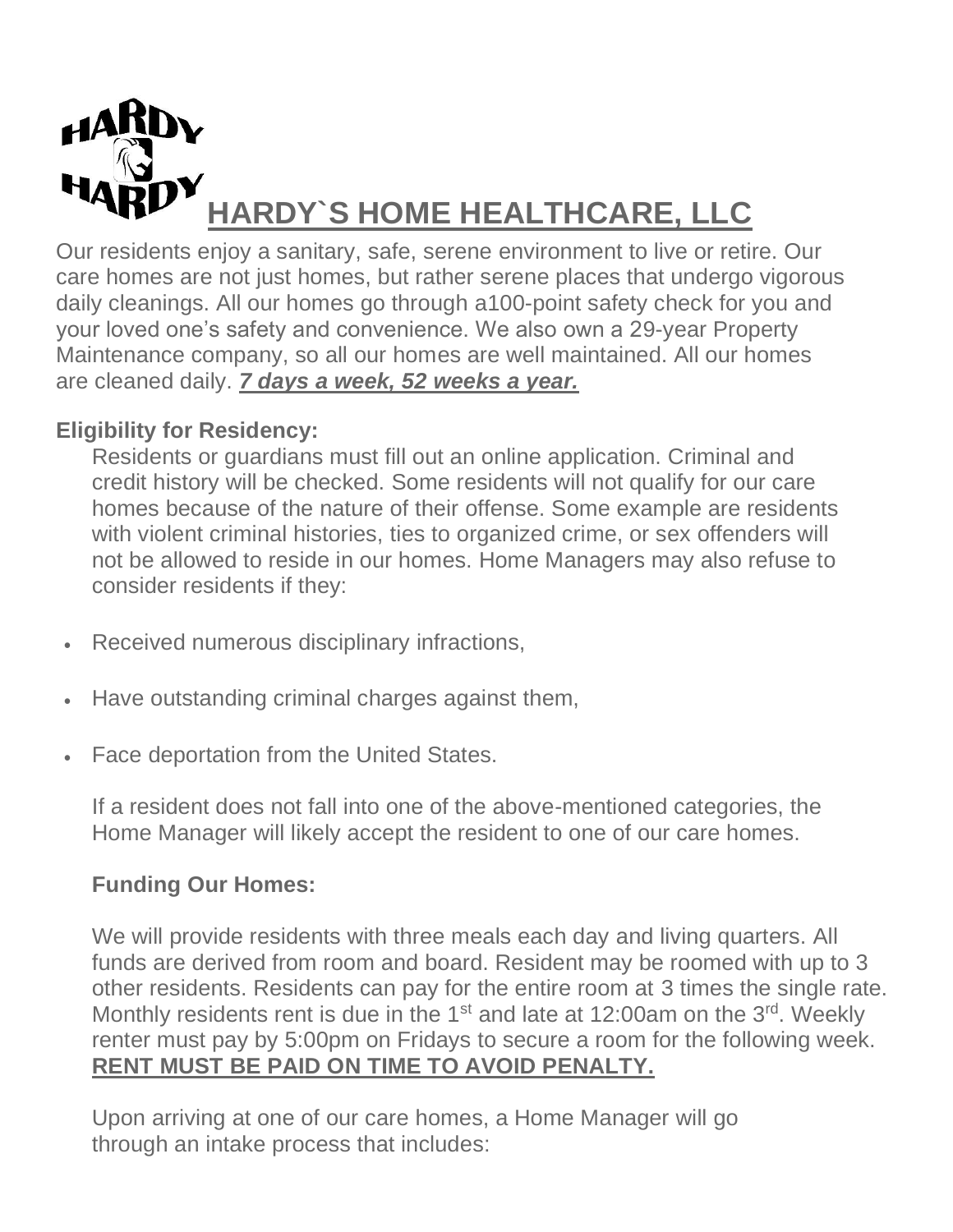- ID and photograph of the resident.
- Signed Inventory List of the residents' personal belongings.
- Completion of forms that provide personal characteristics of the resident.
- Complete overview of rules with which the resident must comply while in the home.
- Providing the resident bedding and assigning them quarters.

### **Living Quarters:**

Most of our rooms house one to three residents with two shared restrooms. Residents will also have access to a dining area, and a small area for visitation/recreation. Classrooms may be available for residents to participate in growth classes, where they can access computers with Internet access. All computer access will be monitored by video. Our homes are equipped with a washer and dryer and all residents are responsible for cleaning their own clothes and providing their own detergent and toiletries. Laundry services may be added to your monthly lease agreement. This helps eliminate the spread of germs. Residents safety and happiness is our primary concern.

## **Personal Belongings:**

In our homes, we encourage residents to keep cellphones with them. No land line will be available for resident's use. The residents must give their cellphone number to the Home Manager upon move in. Our homes will be equipped with televisions in a common area to share. The Home Manager has the final decisions in any disputes. There will be no televisions in any rooms. Residents may watch their cell phones with headsets *ONLY* so as not to disturb the other residents. **Residents must use their own data plan or there will be a monthly charge for Wi-Fi usage.** All residents will keep their personal clothing in their assigned room. There may be televisions in other shared areas such as dens, game rooms, porches, and patios.

Residents who drive may rent parking space on our property if space is available. The Home Manager will inspect the vehicle. No leaking vehicles are allowed on property. We will require copies of the vehicle's registration and insurance card. If the car is not in the residents' name, the resident will need a notarized letter from the car's owner that shows